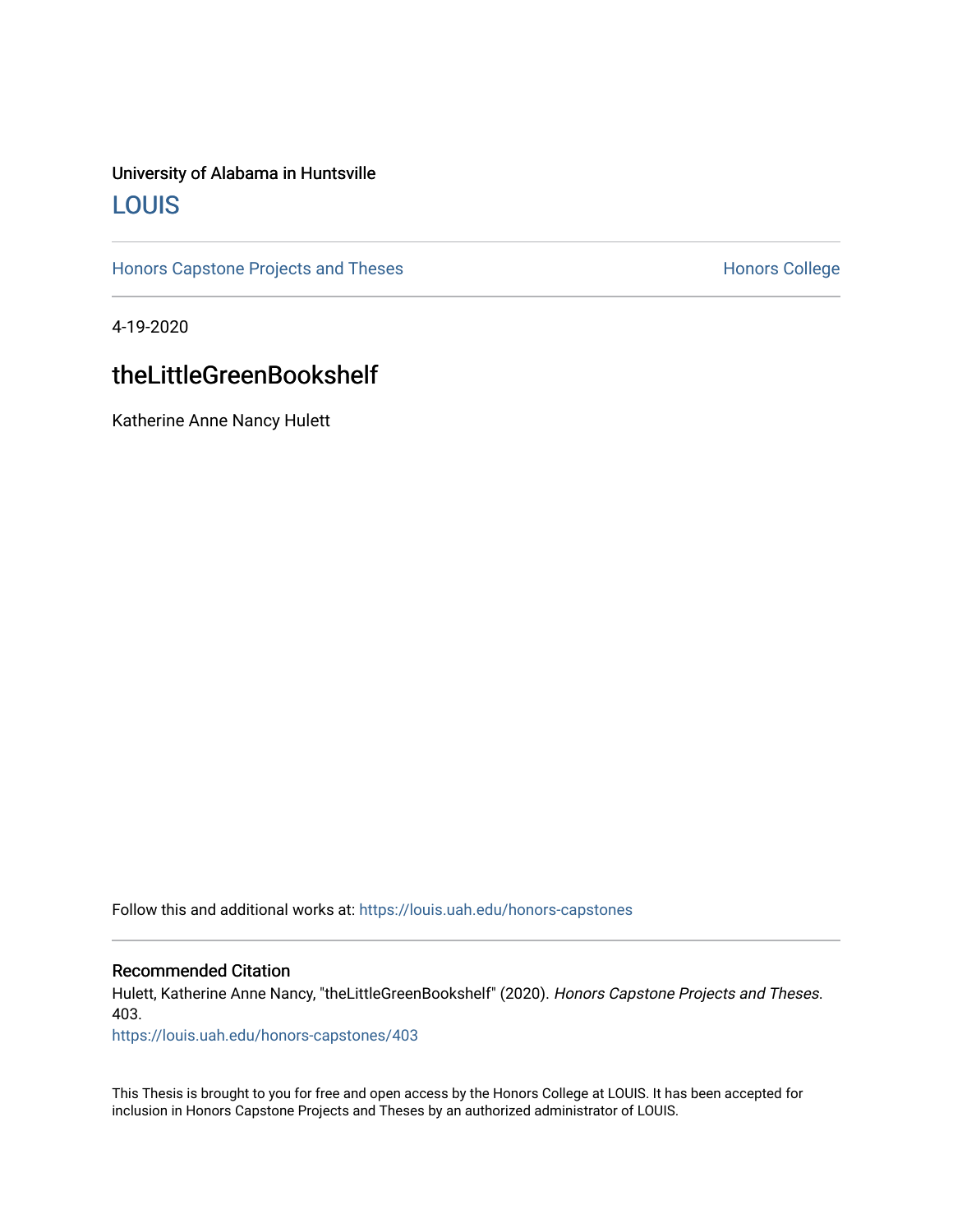# theLittleGreenBookshelf

by

## **Katherine Anne Nancy Hulett**

An Honors Capstone

submitted in partial fulfillment of the requirements

for the Honors Diploma

to

The Honors College

of

The University of Alabama in Huntsville

19 April 2020

Honors Capstone Director: Dr. Michael McGinnis

Lecturer, Department of English

atherine anne Hutil 19 April 2020 Student (signature) Date

Director (signature)

Date

21 Aprl 2020

20 April 2020

**Alanna Frost** Department Chair (signature)

Date

Honors College Dean (signature)

Date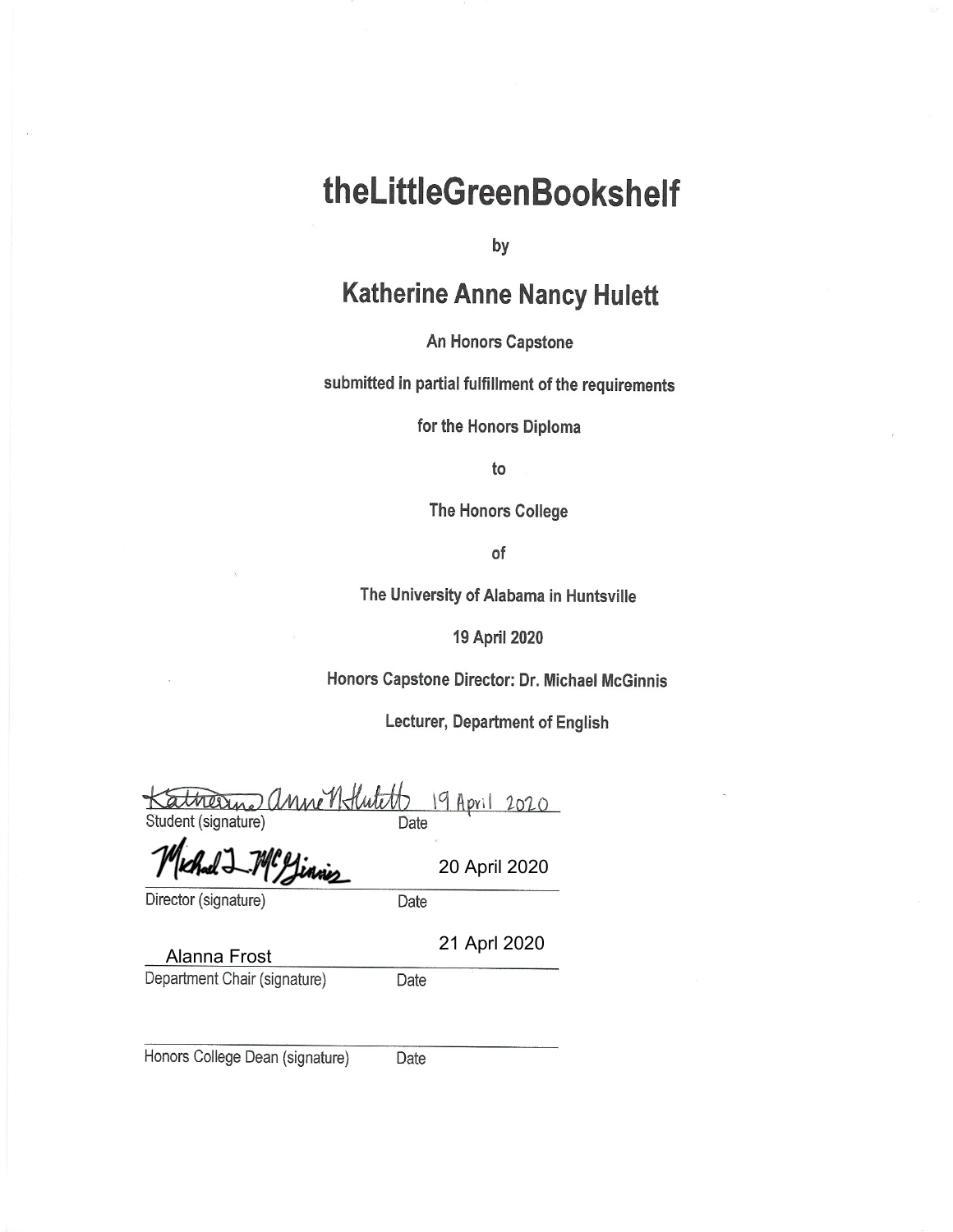

Honors College Frank Franz Hall **+1** (256) 824-6450 (voice) **+1** (256) 824-7339 (fax) honors@uah.edu

**Honors Thesis Copyright Permission** 

#### **This form must be signed by the student and submitted as a bound part of the thesis.**

In presenting this thesis in partial fulfillment of the requirements for Honors Diploma or Certificate from The University of Alabama in Huntsville, I agree that the Library of this University shall make it freely available for inspection. I further agree that permission for extensive copying for scholarly purposes may be granted by my advisor or, in his/her absence, by the Chair of the Department, Director of the Program, or the Dean of the Honors College. It is also understood that due recognition shall be given to me and to The University of Alabama in Huntsville in any scholarly use which may be made of any material in this thesis.

Katherine Anne N Hutett

Student Name (printed)

Katherine annon Hulets

Student Signature

19 April 2020

Date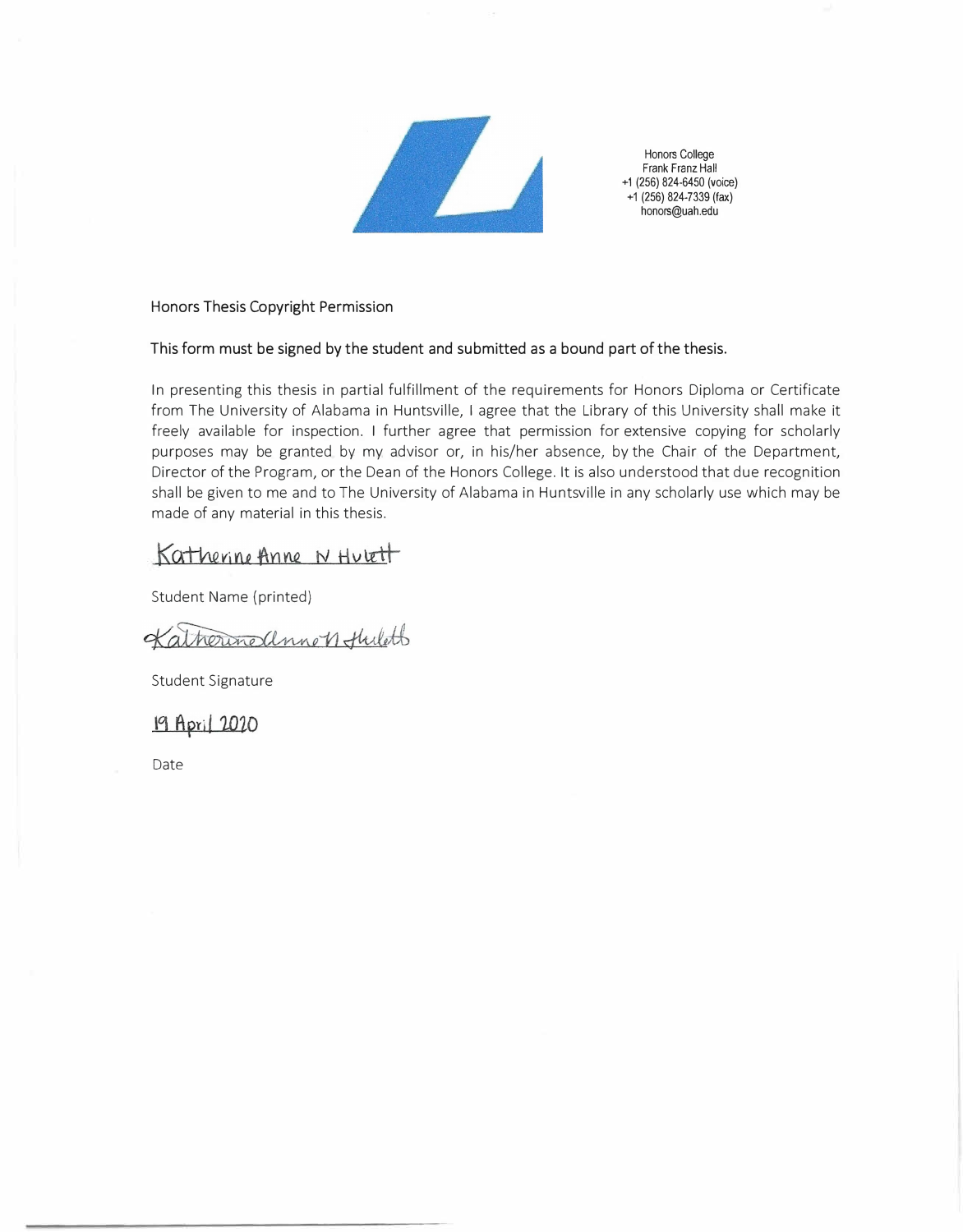#### Statement of Goals and Choices

*theLittleGreenBookshelf*, an example of hypertext scholarship, is the analysis of one year's worth of reading. I chose to present my Capstone in this manner because, to me, it pushed the boundaries of what I'd done before while still retaining a structured analysis of themes and elements present in the corpus of books I read.

This project has seen several iterations over the course of development. Initially, I thought an Instagram account would be a fun way to do a shell essay (see *The Shell Game* for more information). I would use pictures of the covers of each book I read, posted in the order I read them, then let the caption be a paragraph of the paper. This medium would allow for interactivity, as readers of the project could post comments, while providing for a "traditional" paper--I planned to write some form of traditional analysis. However, as my project director pointed out, this plan was very linear while my reading was not.

After reading several examples of hypertext scholarship, I began planning a Google site, chosen for the cost (zero!) and relative ease with which I could design. For a few weeks, this seemed to be the ultimate form of my Capstone… until I wanted to do a pop-up window for a pictorial form of the connections between individual pages. I did a little more research and discovered that Weebly would allow me to do pop-up windows, so, in the beginning phases of actual production of work, I switched. It was the best decision, as Weebly allowed me even more control of site layout and pages, even if it did erase any font choices. However, for all of my excitement about pop-up windows, I discovered that I would have to pay for the service, and even then it wouldn't do what I wanted it to. I decided not to pay for it and adapt my presentation.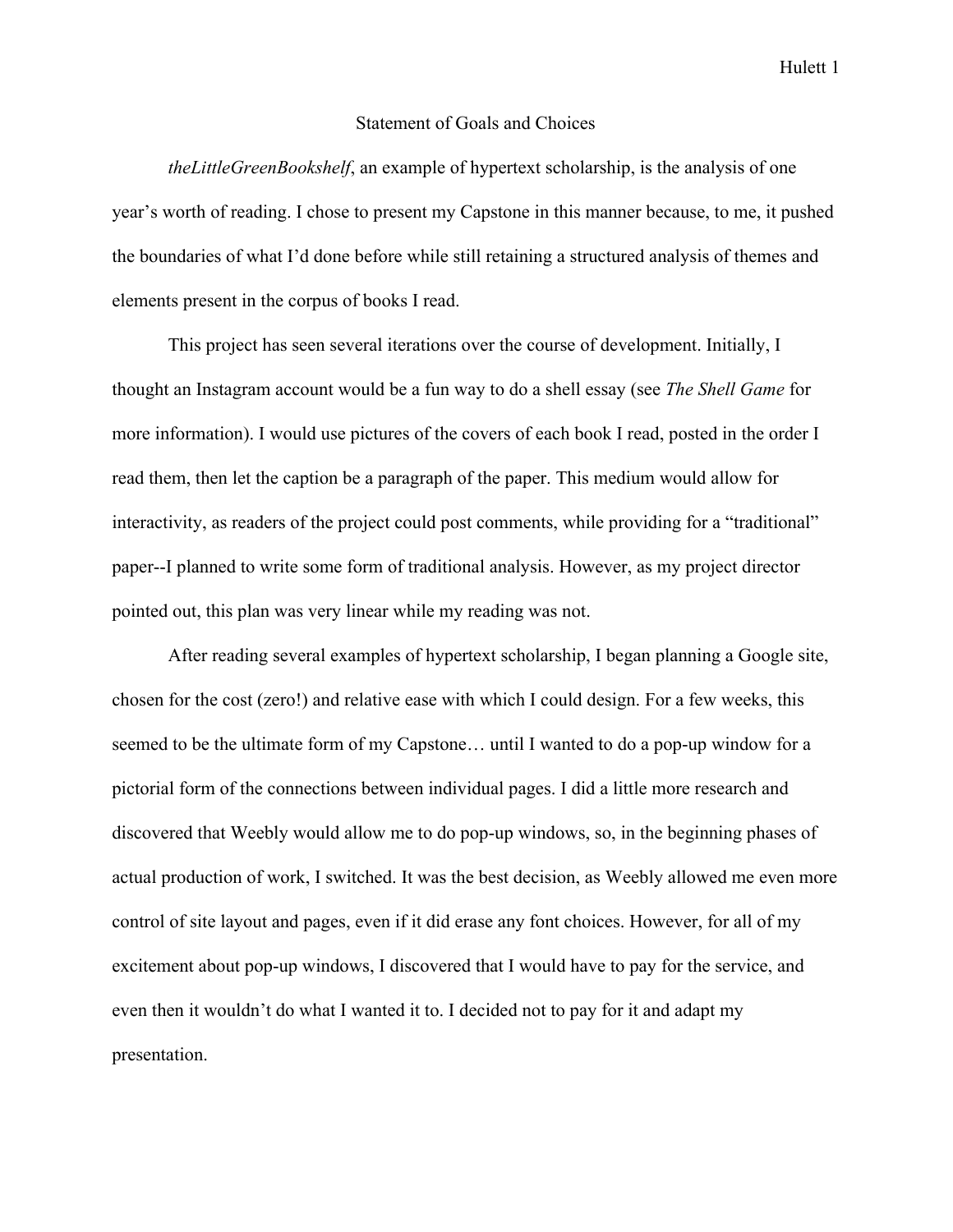Hulett 2

*theLittleGreenBookshelf* is a collection of papers (most around two pages when written in MLA format). When planning, I organized ideas in four nodes: family, trauma, the book club, and gender and sexuality, all large themes throughout the corpus of books. Each node was then given several lexia, or sub-topics, that also appeared in at least several books. In my original planning, I had twenty lexia, so twenty papers to write. As I continued writing, that number, understandably, shrunk. In its final version, *theLittleGreenBookshelf* contains twelve lexia, distributed among the four nodes. Gender and sexuality ended up with two, family kept its original four, the book club also retained its original four, and trauma shrunk to two lexia. This is partially due to time constraints (themselves in part due to the larger amount of time it took me to write each lexia than I originally thought it would, and also the impacts of coronavirus) and partially due to my own ability to write intelligently and with relative authority on the topics of gender, sexuality, and trauma.

When it came time to assemble all of *theLittleGreenBookshelf*'s pieces, I was excited to blend the traditional writing portions with alternate components. "Introduction," the first page visitors see, includes examples of distant reading in the form of pie charts and bar graphs, documenting different "stats" for the corpus of books. It also features my adaptation of the pop-up window, showing the project's nervous system, in the form of a modified network graph. Each page contains a header picture and at least one other picture in addition to the written analysis, pulling part of my life into the project as it matched the theme of the page. The ability to inject myself into the project is something I've appreciated, as several of the topics I discuss have direct examples in my life.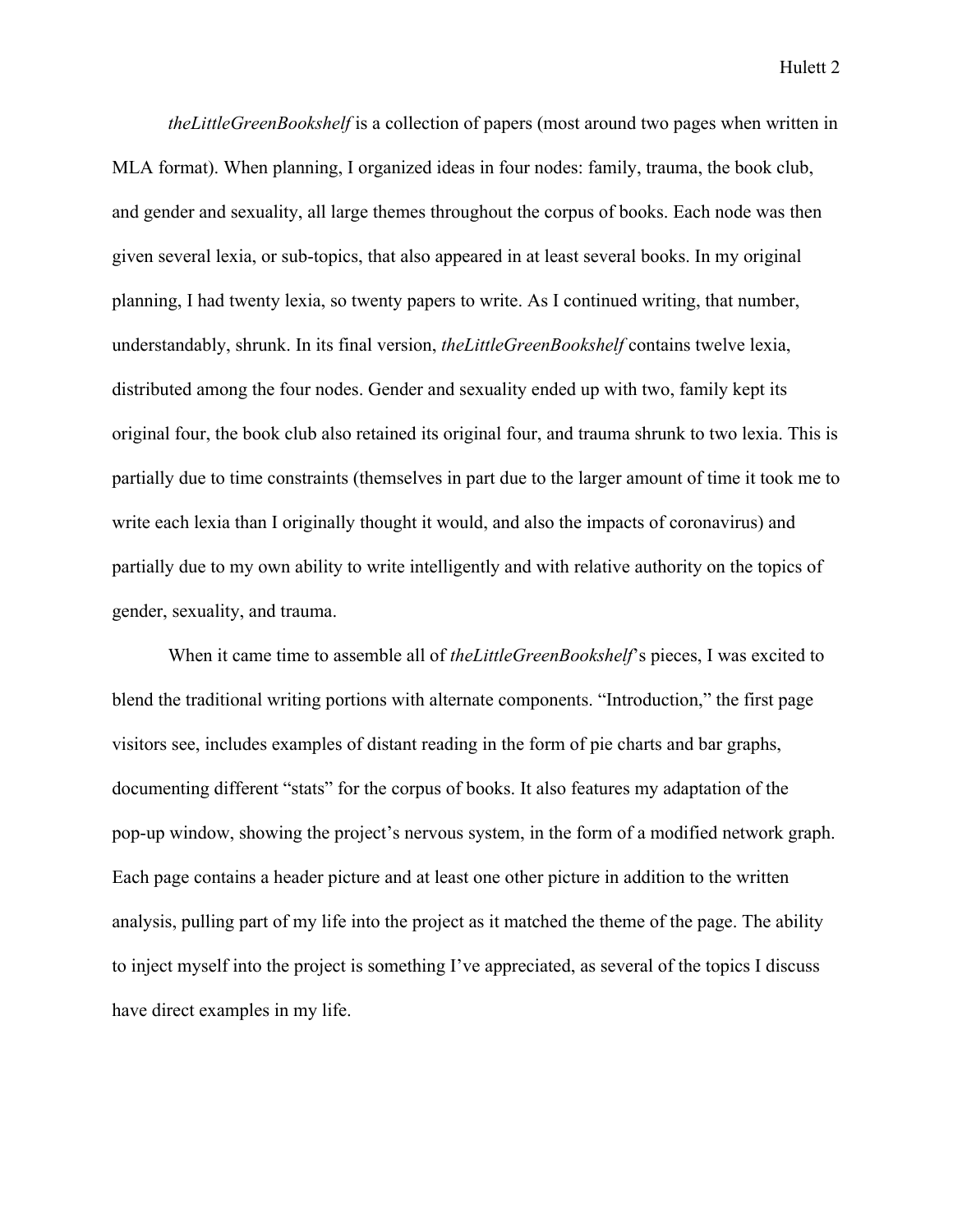Hulett 3

It's fair to say that this project is nothing like I expected it to be. I wrote less, actually, than I thought I would (nearly thirty typed pages, excluding this document and the introduction), although it probably ended up being the right amount. I had goals of Easter eggs hidden in the pages: a link to a timeline of the books' settings, a timeline of the books' original publication dates, to name a few. While I am slightly disappointed that I couldn't fit everything in, I am pleased with the final product, especially given the fact that I am unlikely to ever engage in a project like this again in my professional or academic careers (unless some major changes occur).

Link to Website: https://thelittlegreenbookshelf.weebly.com/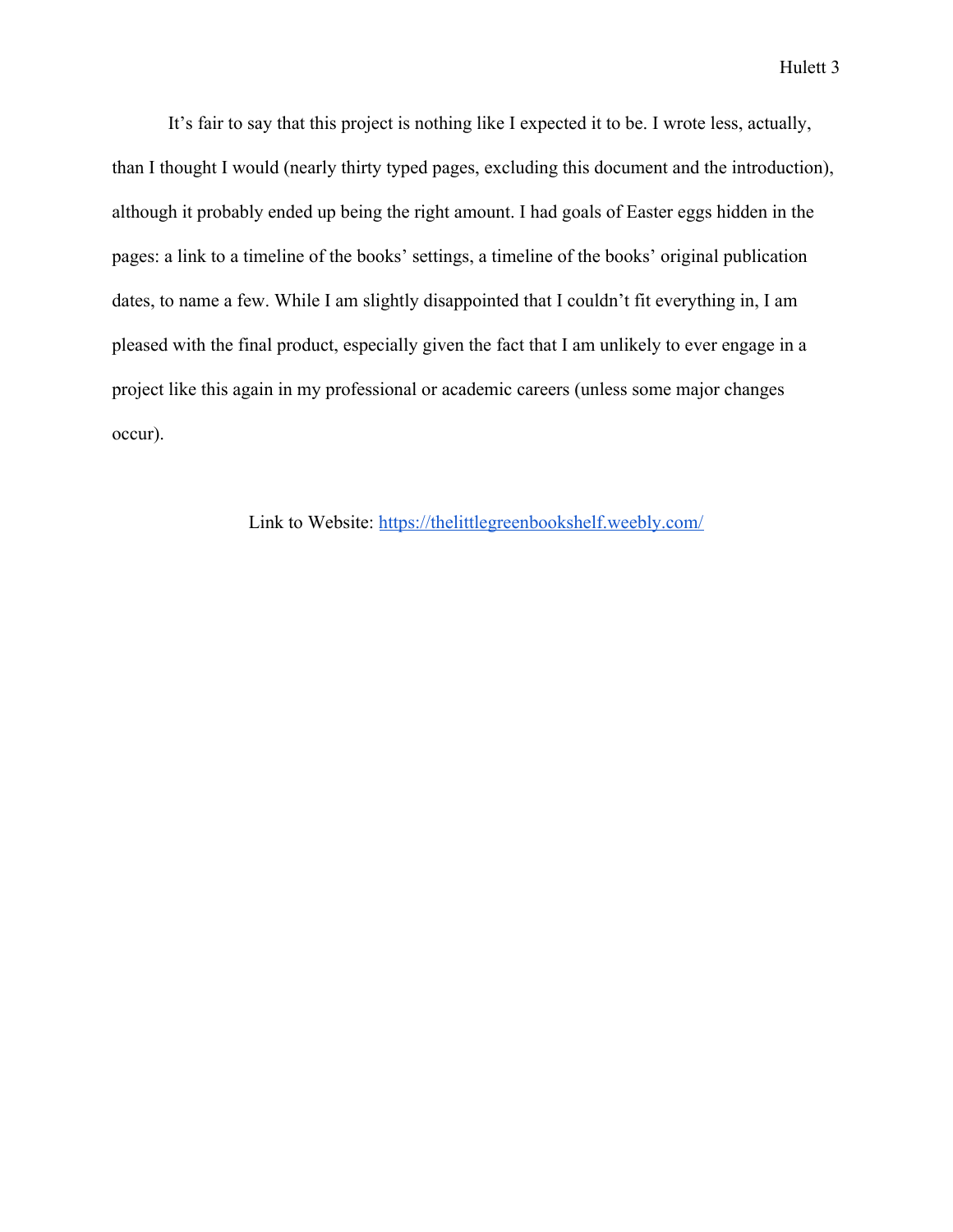### Works Cited

Adichie, Chimamanda Ngozi. *Americanah*. Anchor Books, 2014.

- Adrian, Kim. *The Shell Game: Writers Play with Borrowed Forms*. University of Nebraska Press, 2018.
- Allen, Will. "S.C. Literary Hall of Fame Inducts New Members Including Mary Alice Monroe and Nathalie Dupree." Charleston City Paper, Charleston City Paper, 25 Oct. 2019,

www.charlestoncitypaper.com/CultureShock/archives/2018/03/30/sc-literary-hallof-fame-inducts-new-members-including-mary-alice-monroe-and-nathalie-dupr ee. Accessed 3 Apr. 2020.

Backman, Frederick. *Beartown*. Translated by Neil Smith, New York, Atria Books, 2017. "Book Club." Hello Sunshine, hello-sunshine.com/book-club. Accessed 4 Apr. 2020.

Brodkey, Linda. "Writing on the Bias." *College English*, vol. 56, no. 5, 1994, pp. 527–547.

*JSTOR*, www.jstor.org/stable/378605. Accessed 3 Feb. 2020.

Burger, Ariel. *Witness: Lessons from Elie Wiesel's Classroom*. Houghton Mifflin Harcourt, 2018.

- Cline, Ernest. *Ready Player One*. Broadway Books, 2011.
- Coates, Ta-Nehisi. *Between the World and Me*. Spiegel & Grau, 2015.

Díaz, Junot. *The Brief Wondrous Life of Oscar Wao*. Riverhead Books, 2007.

Demick, Barbara. *Nothing to Envy: Ordinary Lives in North Korea.* Spiegel & Grau, 2010.

Cleave, Chris. *Little Bee*. New York, Simon and Schuster Paperbacks, 2010.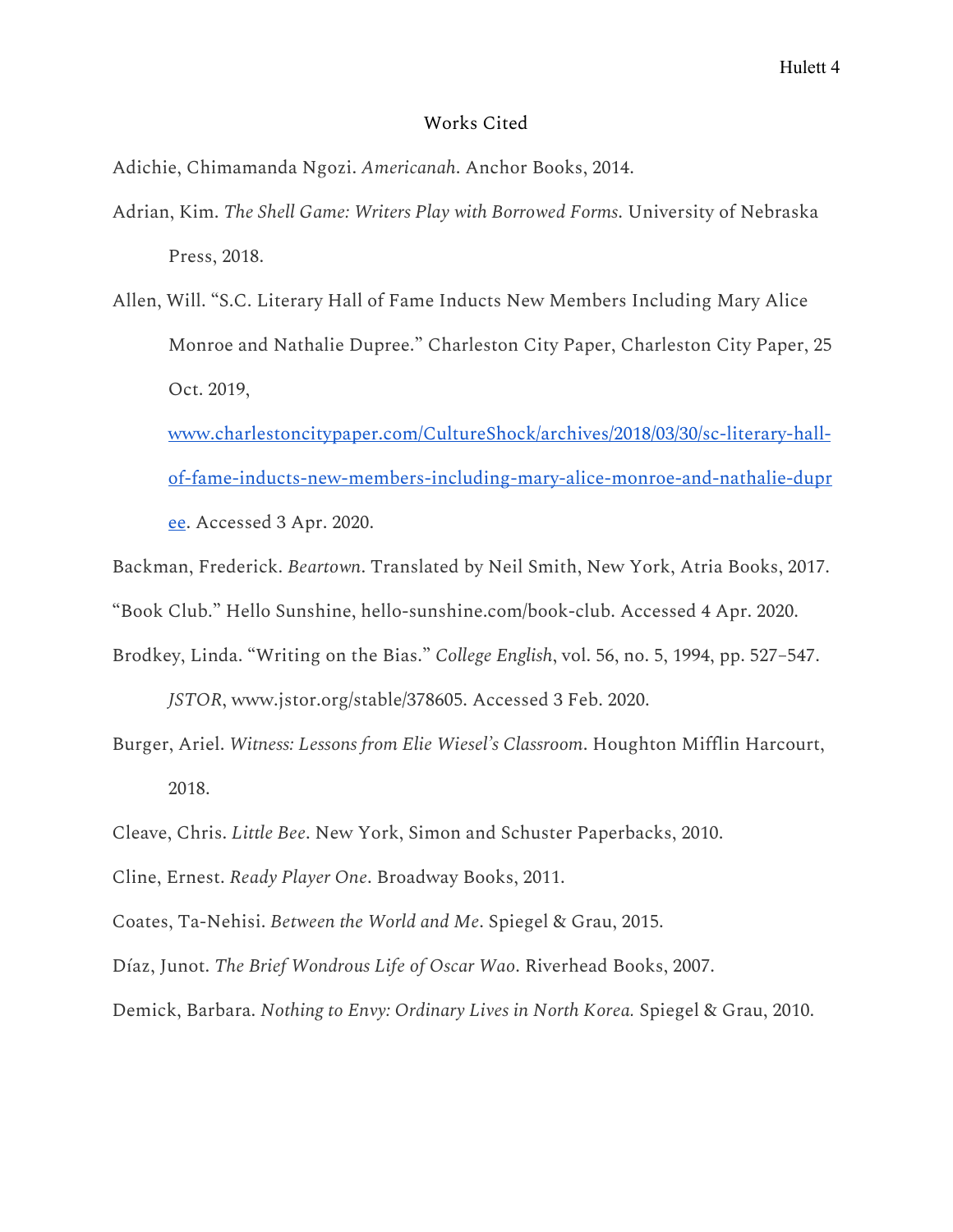Delagrange, Susan H. "When Revision Is Redesign: Key Questions for Digital Scholarship." Kairos 14.1: Delagrange, When Revision Is Redesign - Home, Kairos: A Journal of Rhetoric, Technology, and Pedagogy, 15 Aug. 2009, technorhetoric.net/14.1/inventio/delagrange/index.html.

Dywer, Jim, and Kevin Flynn. *102 Minutes: The Untold Story of the Fight to Survive Inside the Twin Towers*. Times Books, 2006.

Ebert, Teresa L. "Chick Lit: 'Not Your Mother's Romance Novels.'" *The Task of Cultural Critique*, University of Illinois Press, 2009, pp. 97-117. *JSTOR,*

www.jstor.org/stable/10.5406/j.ctt1xcm1m.8. Accessed 3 Apr. 2020.

Ellison, Ralph. *Invisible Man*. Vintage Books, 1995.

- Endō, Shūsaku. *Silence*. Translated by William Johnston, Picador Modern Classics, 2017.
- Erpenbeck, Jenny. *Go, Went, Gone*. Translated by Susan Bernofsky, New Directions Books, 2017.
- Forster, E. M. *Howards End*. Penguin Books, 2000.
- Frank, Dorothea Benton. *Plantation*. Jove Books, 2001.
- Gabaldon, Diana. *Outlander*. Bantam Dell, 2005.
- Gaiman, Neil, and Terry Pratchett. *Good Omens: The Nice and Accurate Prophecies of Agnes Nutter, Witch*. William Morrow, 2019.
- Helms, Jason. *Rhizcomics: Rhetoric, Technology, and New Media Composition.* University of Michigan Press, 2017, doi:dx.doi.org/10.3998/mpub.7626373.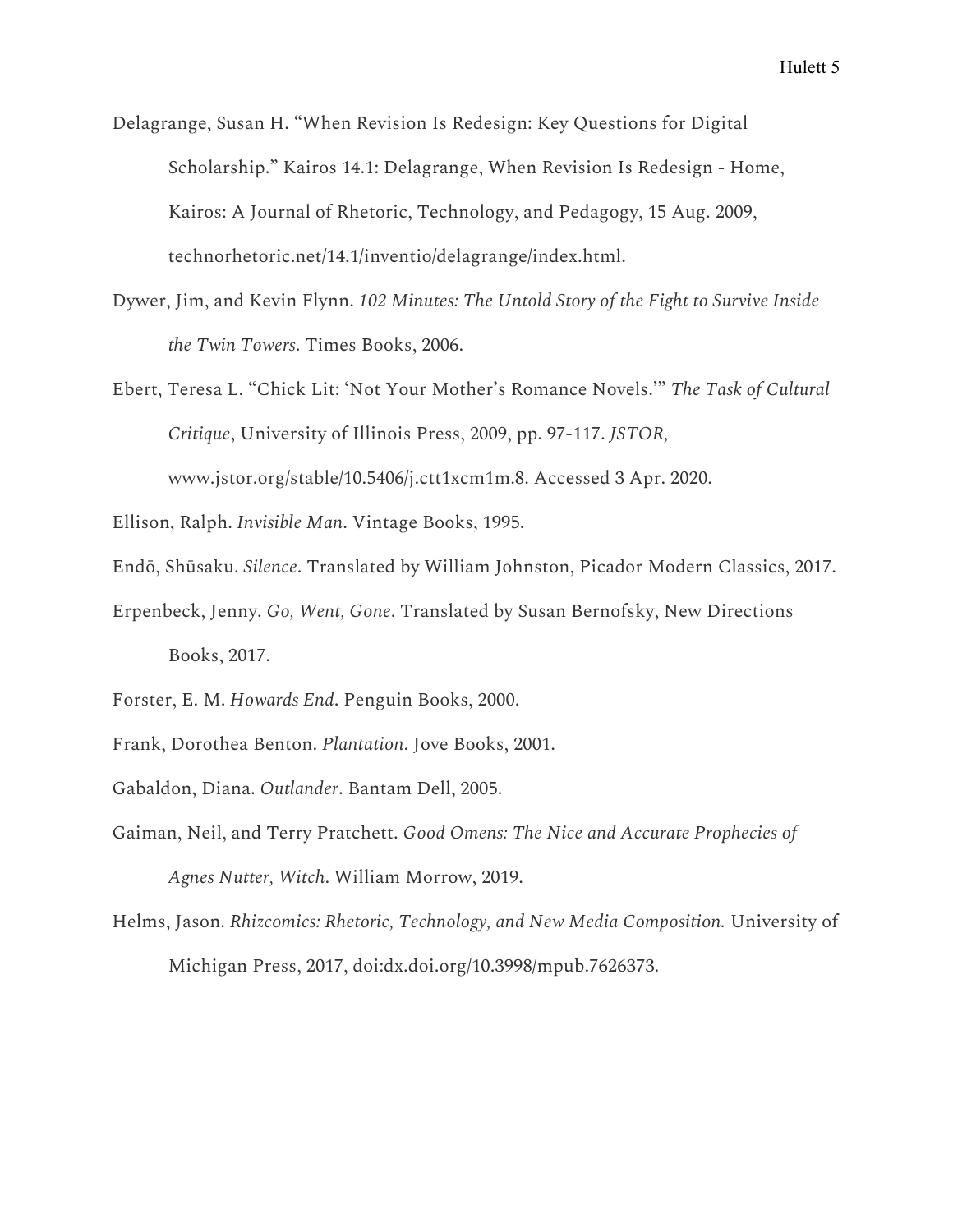Herman, Judith Lewis, and Emily Schatzow. "Recovery and Verification of Memories of Childhood Sexual Trauma." Psychoanalytic Psychology, vol. 4, no. 1, Lawrence Erlbaum Associates, Inc., 1987, pp. 1–14, doi:10.1037/h.0079126.

Interlandi, Jeneen. "A Revolutionary Approach to Treating PTSD." The New York Times, The New York Times, 22 May 2014,

www.nytimes.com/2014/05/25/magazine/a-revolutionary-approach-to-treating-pts d.html.

Kiernan, Denise. *The Girls of Atomic City: The Untold Story of the Women who Helped Win World War II*. Touchstone, 2014.

King, Kerry Anne. *Everything You Are*. Lake Union Publishing, 2019.

Koestler, Arthur. *Darkness at Noon*. translated by Daphne Hardy, Bantam Books, 1981.

Korkeakivi, Anne. *Shining Sea*. Little, Brown and Company, 2016.

- Lahiri, Jhumpa. "The Treatment of Bibi Haldar." *Interpreter of Maladies*, Houghton Mifflin Company, 1999.
- Larson, Erik. *The Devil in the White City: Murder, Magic, and Madness at the Fair That Changed America*. Vintage Books, 2004.
- Larsson, Stieg. *The Girl Who Kicked the Hornet's Nest*. Translated by Reg Keeland, New York, Alfred A. Knopf, 2010.
- Le Vine, Lauren. "The Chick-Lit Books That Won't Destroy The Feminist Inside You." Feminist Chick Lit Books To Read, Refinery29, 31 Mar. 2016,

www.refinery29.com/en-us/2016/03/107033/books-to-read-feminist-chick-lit.

Makkai, Rebecca. *The Borrower*. New York, Penguin Books, 2011.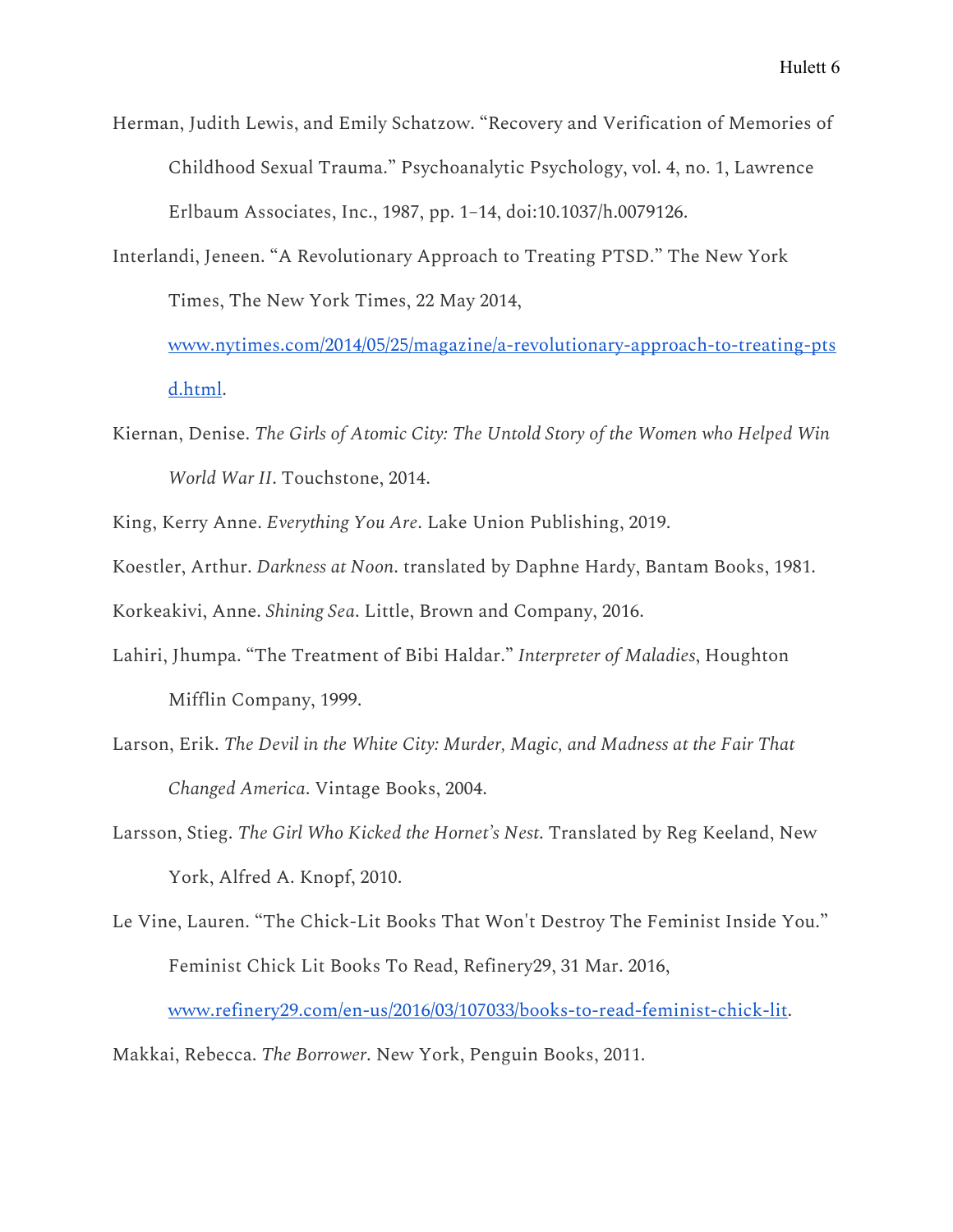Mallett, Shelley. "Understanding Home: A Critical Review of the Literature." *The Sociological Review*, vol. 52, no. 1, Feb. 2004, pp. 62–89,

doi:10.1111/j.1467-954X.2004.00442.x. Accessed 5 Mar., 2020.

- Miller, Jim Wayne and Barry M. Buxton. "''The Oldest Unit in the World': The Family in American Life and Literature.." *The Examined Life: Family, Community, Work in American Literature*, edited by Karen Lohr and Jane Shook, Appalachian State University, 1989, pp. 2–15. *JSTOR*, www.jstor.org/stable/j.ctt1xp3mfj.10. Accessed 3 Feb. 2020.
- Monroe, Mary Alice. *The Book Club*. Ontario, Mira Books, 1999.
- O'Brien, Tim. *The Things They Carried*. Mariner Books, 2009.
- Pederson, Joshua. "Speak, Trauma: Toward a Revised Understanding of Literary Trauma Theory." *Narrative*, vol. 22, no. 3, 2014, pp. 333–353.,

www.jstor.org/stable/24615578. Accessed 3 Feb. 2020.

Roemer, Marjorie Godlin. "Which Reader's Response?" *College English*, vol. 49, no. 8,

1987, pp. 911–921. *JSTOR*, www.jstor.org/stable/378123. Accessed 3 Feb. 2020.

Rowell, Rainbow. *Wayward Son*. New york, Wednesday Books, 2019.

Sandomir, Richard. "Dorothea Benton Frank, Whose Novels Depicted Strong Women, Dies at 67." The New York Times, The New York Times, 8 Sept. 2019,

www.nytimes.com/2019/09/08/obituaries/dorothea-benton-frank-dead.html?auth=

linked-google. Accessed 3 Apr. 2020.

Sebold, Alice. *The Lovely Bones*. Little, Brown and Company, 2009.

Shields, David. *Reality Hunger: a Manifesto*. Vintage Books, 2011.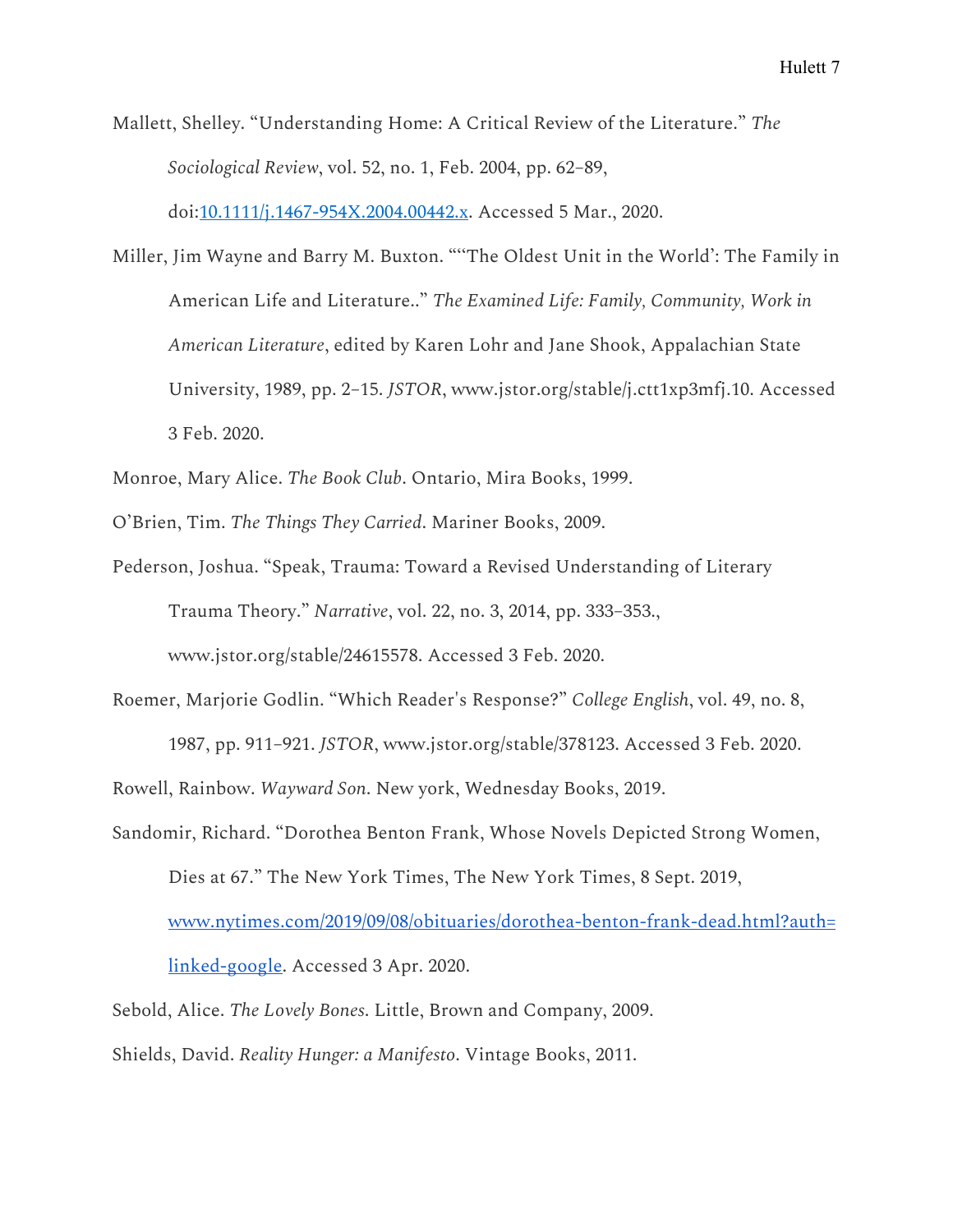Shulz, Kathryn. "What Is Distant Reading?" *The New York Times*, 24 June 2011, https://www.nytimes.com/2011/06/26/books/review/the-mechanic-muse-what-is-di

stant-reading.html. Accessed 20 Jan. 2020.

Sittenfeld, Curtis. *Eligible*. New York, Random House, 2016.

Smiley, Jane. *Ordinary Love and Good Will*. Anchor Books, 2007.

Smith, Betty. *A Tree Grows in Brooklyn*. New York, Harpers and Row, 1968.

Stein, Garth. *The Art of Racing in the Rain*. New York, Harper Books, 2009.

Tartt, Donna. *The Goldfinch*. Back Bay Books, 2015.

Tropper, Jonathan. *This is Where I Leave You*. Plume Books, 2010.

Wells, Robin. *The Babe Magnet*. New York, Love Spell, 2004.

Westover, Tara. *Educated*. Random House, 2018.

Williams, Tennessee. *A Streetcar Named Desire*. Signet, 1951.

Wu, Yung-Hsing. "Reading, Feeling, Faulkner." *Mississippi Quarterly: The Journal of Southern Cultures*, vol. 66, no. 3, 2013, pp. 393–421. *EBSCOhost*, search.ebscohost.com/login.aspx?direct=true&db=mzh&AN=2015382988&site=eh ost-live. Accessed 3 Feb. 2020.